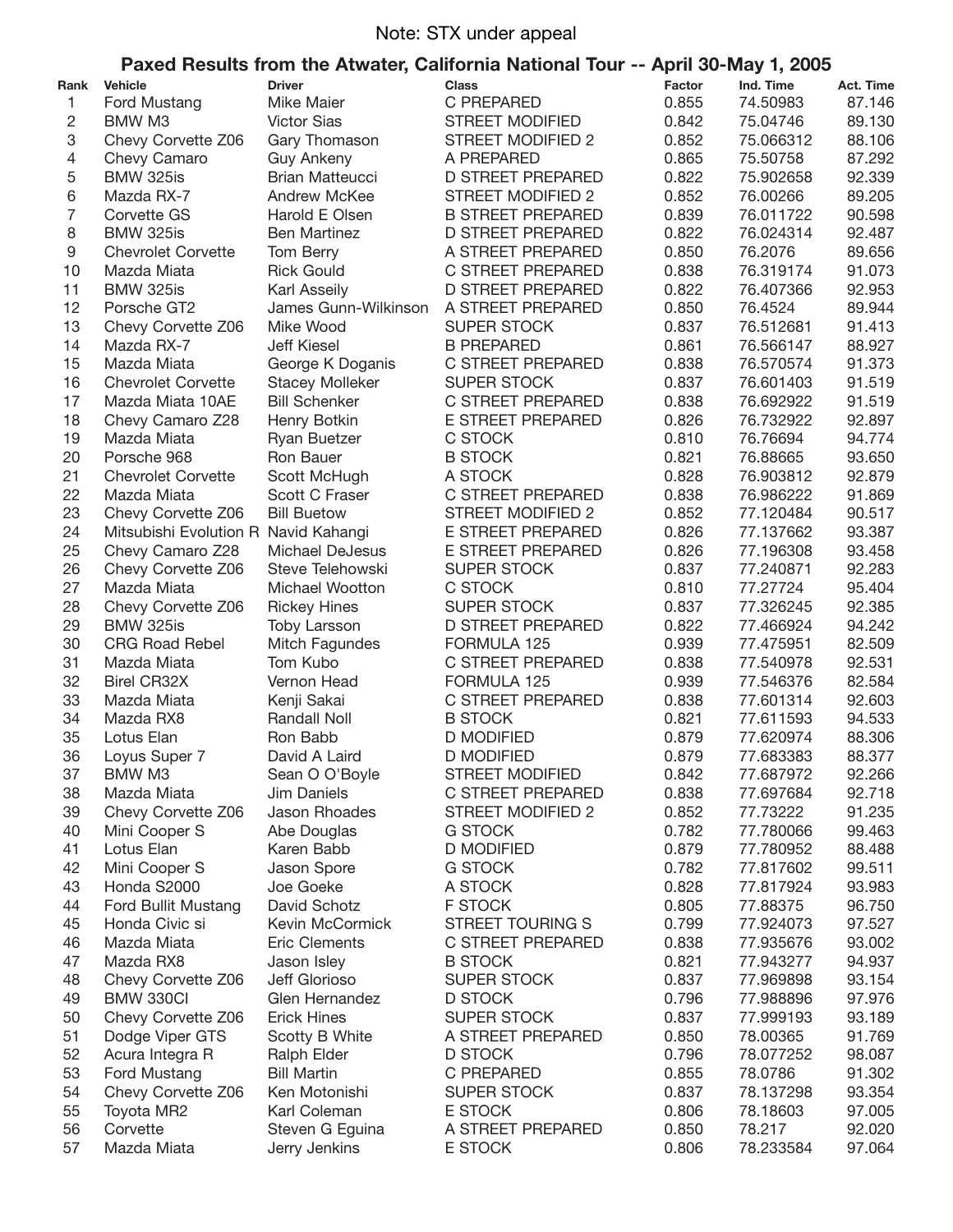| 58  | Mazda RX-7                             | Teresa Neidel-Mckee                       | STREET MODIFIED 2        | 0.852 | 78.237456 | 91.828  |
|-----|----------------------------------------|-------------------------------------------|--------------------------|-------|-----------|---------|
| 59  | Porsche 968                            | Stephen Hui                               | <b>B STOCK</b>           | 0.821 | 78.25772  | 95.320  |
| 60  | Honda Civic Si                         | Andy Hollis                               | STREET TOURING S         | 0.799 | 78.287618 | 97.982  |
| 61  | Acura Integra RD                       | <b>Bret Norgaard</b>                      | <b>STREET TOURING S</b>  | 0.799 | 78.312387 | 98.013  |
| 62  | Toyota MR2                             | Kevin Dietz                               | E STOCK                  | 0.806 | 78.352872 | 97.212  |
| 63  | Mitsubishi Evo 8                       | Mark Watson                               | E STREET PREPARED        | 0.826 | 78.35436  | 94.860  |
| 64  | Mini Cooper                            | <b>Mark Chiles</b>                        | H STOCK                  | 0.777 | 78.396192 | 100.900 |
| 65  | Honda Civic si                         | Leslie Ann Cohen                          | <b>STREET TOURING S</b>  | 0.799 | 78.45381  | 98.190  |
| 66  | Mazda Miata                            | John Stimson                              | C STOCK                  | 0.810 | 78.48414  | 96.894  |
|     |                                        |                                           |                          |       |           |         |
| 67  | <b>Chevrolet Corvette</b>              | James R Martin                            | A STOCK                  | 0.828 | 78.503508 | 94.811  |
| 68  | Mazda RX-8                             | Jennifer R Isley                          | <b>B STOCK</b>           | 0.821 | 78.524545 | 95.645  |
| 69  | Volkswagen Franken                     | <b>G Mark Smith</b>                       | <b>D STOCK</b>           | 0.796 | 78.544504 | 98.674  |
| 70  | Chevy Corvette Z06                     | Dave McCombs                              | <b>SUPER STOCK</b>       | 0.837 | 78.566679 | 93.867  |
| 71  | Honda Civic Si                         | Peter Thana                               | <b>STREET TOURING S</b>  | 0.799 | 78.620801 | 98.399  |
| 72  | Mazda Miata                            | Jennifer Lee                              | C STREET PREPARED        | 0.838 | 78.65049  | 93.855  |
| 73  | Toyota MR2 Spyder                      | Adrian Iley                               | C STOCK                  | 0.810 | 78.72309  | 97.189  |
| 74  | <b>BMW 325</b>                         | Chris Ramey                               | <b>D STREET PREPARED</b> | 0.822 | 78.74349  | 95.795  |
| 75  | Mini Cooper                            | Lorin Mueller                             | H STOCK                  | 0.777 | 78.867831 | 101.500 |
| 76  | <b>BMW 325is</b>                       | Beverlee Larsson                          | <b>D STREET PREPARED</b> | 0.822 | 78.87501  | 95.955  |
| 77  | Porsche Boxster S                      | Jason Uyeda                               | A STOCK                  | 0.828 | 78.895152 | 95.284  |
| 78  | BMW M3                                 | <b>Elise Sias</b>                         | <b>STREET MODIFIED</b>   | 0.842 | 78.92908  | 93.740  |
| 79  | Chevy Camaro                           | Christopher A Cox                         | A PREPARED               | 0.865 | 78.93644  | 91.256  |
| 80  | Chevy Corvette Z06                     | Jerold Lowe                               | A STREET PREPARED        | 0.850 | 78.9803   | 92.918  |
| 81  | Lotus Elan                             | <b>Bud Bohrer</b>                         | <b>D MODIFIED</b>        | 0.879 | 79.029132 | 89.908  |
| 82  |                                        | Joel Villarreal                           | A STREET PREPARED        | 0.850 | 79.03895  | 92.987  |
|     | Chevy Corvette Z06                     |                                           |                          |       |           |         |
| 83  | <b>Chevy Corvette</b>                  | <b>Christine Berry</b>                    | A STREET PREPARED        | 0.850 | 79.04405  | 92.993  |
| 84  | BMW M3                                 | <b>Robert Luis</b>                        | <b>STREET MODIFIED</b>   | 0.842 | 79.0638   | 93.900  |
| 85  | BMW M3                                 | Peter Maassardjian                        | <b>STREET MODIFIED</b>   | 0.842 | 79.075588 | 93.914  |
| 86  | Mini Cooper S                          | Jacob Nygaard                             | <b>G STOCK</b>           | 0.782 | 79.100082 | 101.150 |
| 87  | <b>Chevrolet Corvette</b>              | Laura Molleker                            | <b>SUPER STOCK</b>       | 0.837 | 79.139187 | 94.551  |
| 88  | Racing Cobra                           | David Borden                              | A PREPARED               | 0.865 | 79.1994   | 91.560  |
| 89  | Chevrolet Camaro SS                    | John Lawrence                             | E STREET PREPARED        | 0.826 | 79.228268 | 95.918  |
| 90  | Honda S2000                            | Kanishk Parashar                          | A STOCK                  | 0.828 | 79.287624 | 95.758  |
| 91  | Honda Civic Si                         | Trever M. McDermot                        | STREET MODIFIED          | 0.842 | 79.359342 | 94.251  |
| 92  | Chevrolet Corvette GS Donald R Mckenna |                                           | A STOCK                  | 0.828 | 79.38864  | 95.880  |
| 93  | Honda Civic                            | Katie Elder                               | <b>STREET TOURING S</b>  | 0.799 | 79.417404 | 99.396  |
| 94  | Mazda RX-3                             | Tom Ellam                                 | <b>E PREPARED</b>        | 0.858 | 79.430208 | 92.576  |
| 95  | <b>Chevrolet Corvette</b>              | Kenneth Allan Mitchell                    | <b>B STREET PREPARED</b> | 0.839 | 79.439876 | 94.684  |
|     | Mazda RX-7                             | Alex Wan                                  | A STREET PREPARED        | 0.850 | 79.46905  | 93.493  |
| 96  |                                        | <b>Jeff Stammer</b>                       |                          | 0.842 |           |         |
| 97  | BMW M3                                 |                                           | <b>STREET MODIFIED</b>   |       | 79.48059  | 94.395  |
| 98  | Porsche 968                            | Annie Bauer                               | <b>B STOCK</b>           | 0.821 | 79.508924 | 96.844  |
| 99  | Chevy Corvette Z06                     | Angela Christine Moffet STREET MODIFIED 2 |                          | 0.852 | 79.520568 | 93.334  |
| 100 | Mazda RX-8                             | Barbara Leroy-Boehme                      | <b>B STOCK</b>           | 0.821 | 79.544227 | 96.887  |
| 101 | Porsche GT2                            | Rob Boynton                               | A STREET PREPARED        | 0.850 | 79.5549   | 93.594  |
| 102 | <b>BMW 325is</b>                       | Gordan White                              | <b>D STREET PREPARED</b> | 0.822 | 79.572066 | 96.803  |
| 103 | <b>Chevrolet Corvette</b>              | Stephen Hobaugh                           | A STOCK                  | 0.828 | 79.572456 | 96.102  |
| 104 | Mazda Miata                            | Elizabeth Bacon                           | C STOCK                  | 0.810 | 79.57521  | 98.241  |
| 105 | <b>Chevrolet Camaro</b>                | Larry Baker                               | E STREET PREPARED        | 0.826 | 79.633834 | 96.409  |
| 106 | Honda Civic Si                         | Tom Grote                                 | <b>STREET TOURING S</b>  | 0.799 | 79.637928 | 99.672  |
| 107 | Chevy Corvette Z06                     | Jesus Villarreal                          | A STREET PREPARED        | 0.850 | 79.662    | 93.720  |
| 108 | Honda Civic                            | Mark Lin                                  | <b>STREET TOURING S</b>  | 0.799 | 79.686667 | 99.733  |
| 109 | Mini Cooper                            | Stuart Langager                           | H STOCK                  | 0.777 | 79.730301 | 102.610 |
| 110 | Porsche GT3                            | Doug Hebenthal                            | A STREET PREPARED        | 0.850 | 79.76145  | 93.837  |
|     |                                        |                                           |                          |       |           |         |
| 111 | Ford Bullit Mustang                    | Robert Krider                             | <b>F STOCK</b>           | 0.805 | 79.84634  | 99.188  |
| 112 | BMW M3/4                               | Chris Teague                              | STREET TOURING ULTRA     | 0.818 | 79.864612 | 97.634  |
| 113 | Mitsubushi Evo 8                       | Adrian Tang                               | <b>STREET MODIFIED</b>   | 0.842 | 79.881382 | 94.871  |
| 114 | Honda S2000                            | Donald R Green                            | A STOCK                  | 0.828 | 79.895376 | 96.492  |
| 115 | Toyota Corolla                         | Joey Delostrinos                          | E PREPARED               | 0.858 | 79.907256 | 93.132  |
| 116 | Acura Integra                          | Nino Frkanec                              | <b>STREET TOURING S</b>  | 0.799 | 79.908789 | 100.010 |
| 117 | <b>Austin Healey</b>                   | Robert L Weisickle                        | E MODIFIED               | 0.886 | 79.938464 | 90.224  |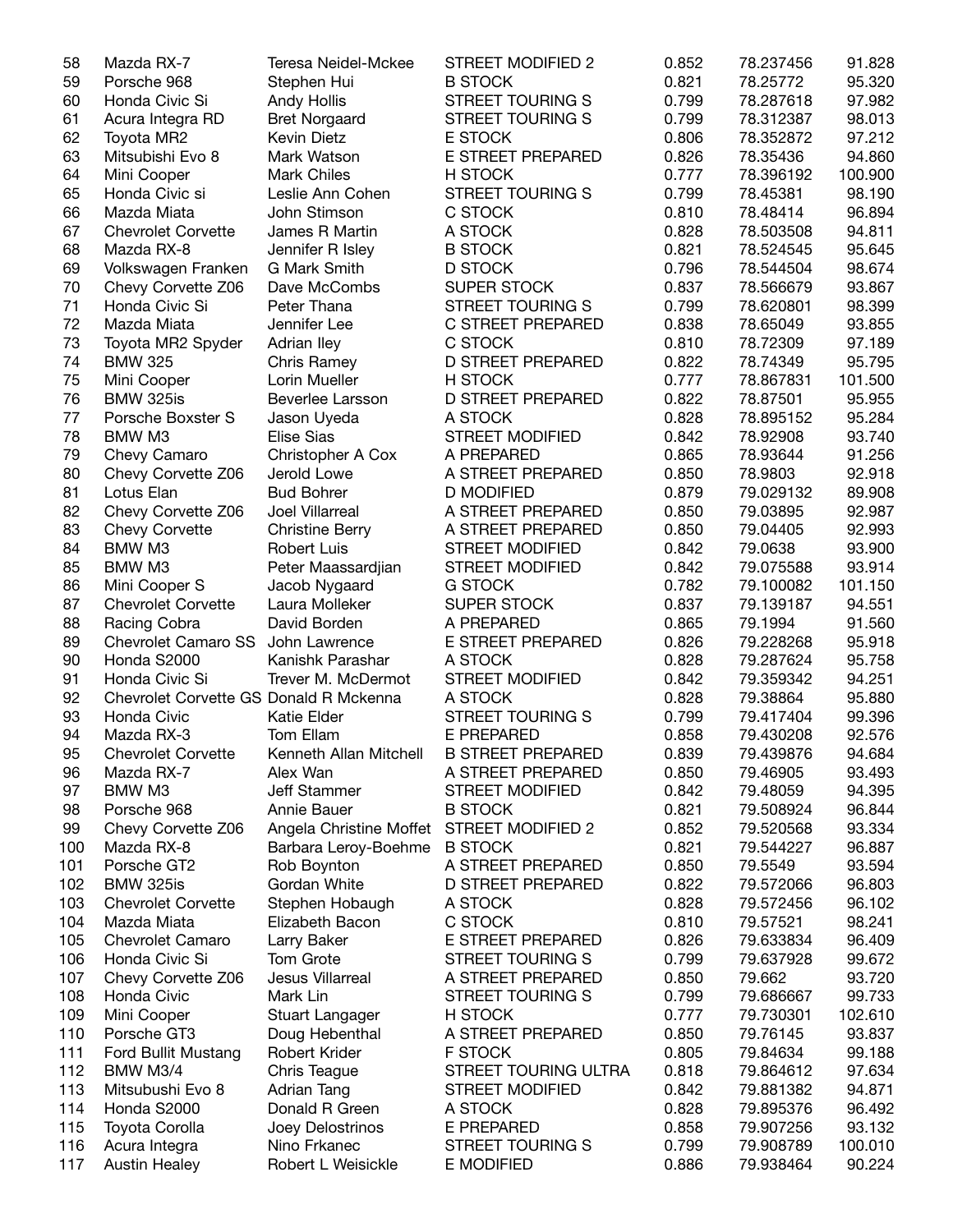| 118 | Honda Civic Si            | Ann Hollis                 | <b>G STOCK</b>           | 0.782 | 79.941514 | 102.230 |
|-----|---------------------------|----------------------------|--------------------------|-------|-----------|---------|
| 119 | ?                         | Lloyd Feaver               | <b>B STOCK</b>           | 0.821 | 79.962116 | 97.396  |
| 120 | Chevy Corvette Z06        | L J Moffet                 | <b>STREET MODIFIED 2</b> | 0.852 | 79.962756 | 93.853  |
| 121 | Nissan 350Z               | Ricardo Quinonez           | <b>B STOCK</b>           | 0.821 | 79.971968 | 97.408  |
| 122 | Chevy Corvette            | Rory Marin                 | <b>B PREPARED</b>        | 0.861 | 79.985178 | 92.898  |
| 123 | Mazda RX-7                | Allan H Densmore           | STREET MODIFIED 2        | 0.852 | 79.986612 | 93.881  |
| 124 | Mazda Miata               | <b>Travis Gripp</b>        | E STOCK                  | 0.806 | 79.989052 | 99.242  |
| 125 |                           |                            | C STOCK                  | 0.810 | 80.01261  | 98.781  |
|     | Mazda Miata               | Ruben Padron               |                          |       |           |         |
| 126 | Mazda Miata               | <b>JJ Coulter</b>          | C STOCK                  | 0.810 | 80.07741  | 98.861  |
| 127 | MBW M3                    | Ralph Schubert             | STREET TOURING XTREME    | 0.802 | 80.078096 | 99.848  |
| 128 | Mazda Miata               | Tristan Kotzian-Coulter    | C STOCK                  | 0.810 | 80.14464  | 98.944  |
| 129 | BMW 330ci                 | Jerry Lamb                 | <b>D STOCK</b>           | 0.796 | 80.185856 | 100.740 |
| 130 | <b>Chevrolet Corvette</b> | Kevin Kluge                | <b>B STREET PREPARED</b> | 0.839 | 80.194976 | 95.584  |
| 131 | Chevy Corvette Z06        | Ken McCulloch              | <b>SUPER STOCK</b>       | 0.837 | 80.198829 | 95.817  |
| 132 | Toyota Supra              | Donald Lew                 | <b>D STREET PREPARED</b> | 0.822 | 80.212404 | 97.582  |
| 133 | <b>BMW 2002</b>           | Steve Kupper               | F STREET PREPARED        | 0.811 | 80.214388 | 98.908  |
| 134 | Mazda Miata               | Ron D Chapman              | C STOCK                  | 0.810 | 80.22807  | 99.047  |
| 135 | Chevy Corvette Z06        | Joel D Schotz              | <b>SUPER STOCK</b>       | 0.837 | 80.273322 | 95.906  |
| 136 | Mazda Miata               | Kyung Wootton              | C STOCK                  | 0.810 | 80.27586  | 99.106  |
| 137 | Ford Capri                | Neal Ryan                  | <b>D STREET PREPARED</b> | 0.822 | 80.306112 | 97.696  |
| 138 |                           | Greg Woelke                | C STOCK                  | 0.810 |           | 99.182  |
|     | Mazda Miata               |                            |                          |       | 80.33742  |         |
| 139 | Ford Mustang              | <b>Brianne Mitchell</b>    | C PREPARED               | 0.855 | 80.372565 | 94.003  |
| 140 | Mazda Miata               | <b>Thomas Arthur Smith</b> | STREET TOURING SPORT     | 0.803 | 80.374679 | 100.090 |
| 141 | Mitsubishi Evo            | Joe Masters                | E STREET PREPARED        | 0.826 | 80.38219  | 97.315  |
| 142 | Subaru Imprezza           | Gilbert De Los Reyes       | <b>D STREET PREPARED</b> | 0.822 | 80.400642 | 97.811  |
| 143 | Acura Integra GSR         | Jeremy Rine                | <b>D STREET PREPARED</b> | 0.822 | 80.42859  | 97.845  |
| 144 | Chevy Corvette Z06        | <b>Bill Fleig</b>          | <b>SUPER STOCK</b>       | 0.837 | 80.4357   | 96.100  |
| 145 | <b>BMW 325is</b>          | Ken Garcia                 | <b>D STREET PREPARED</b> | 0.822 | 80.464758 | 97.889  |
| 146 | Ford Mustang              | <b>Kirk Meline</b>         | E STREET PREPARED        | 0.826 | 80.46479  | 97.415  |
| 147 | Honda Civic DX            | Irvin Sevilla              | <b>STREET MODIFIED</b>   | 0.842 | 80.492674 | 95.597  |
| 148 | BMW M3                    | <b>Christine McKinney</b>  | <b>STREET MODIFIED</b>   | 0.842 | 80.498568 | 95.604  |
| 149 | Honda Civic               | <b>Brad Greco</b>          | <b>STREET MODIFIED</b>   | 0.842 | 80.521302 | 95.631  |
| 150 | Dodge Viper               | LiNay C White              | A STREET PREPARED        | 0.850 | 80.53325  | 94.745  |
| 151 | <b>Ford Mexico</b>        | Arie Villasol              | E PREPARED               | 0.858 | 80.57478  | 93.910  |
|     |                           |                            |                          |       |           |         |
| 152 | Nissan 350Z               | Phil White                 | <b>B STOCK</b>           | 0.821 | 80.616453 | 98.193  |
| 153 | Chevrolet Camaro          | <b>Mike Ansell</b>         | C PREPARED               | 0.855 | 80.64189  | 94.318  |
| 154 | BMW M3                    | Rex G Tener                | STREET TOURING ULTRA     | 0.818 | 80.696518 | 98.651  |
| 155 | <b>Chevrolet Corvette</b> | Tom Mcdaniel               | A STOCK                  | 0.828 | 80.704332 | 97.469  |
| 156 | Mazda Miata               | Steve O'Blenes             | E STOCK                  | 0.806 | 80.724124 | 100.150 |
| 157 | <b>Toyota Corolla GTS</b> | Mert Solis                 | D STREET PREPARED        | 0.822 | 80.735196 | 98.218  |
| 158 | Mazda Miata               | Tim Albin                  | C STOCK                  | 0.810 | 80.77401  | 99.721  |
| 159 | BMW M3                    | Mike Simanyi               | <b>B STOCK</b>           | 0.821 | 80.820882 | 98.442  |
| 160 | Chevy Corvette Z06        | Jerry Lee                  | <b>SUPER STOCK</b>       | 0.837 | 80.867592 | 96.616  |
| 161 | Tony                      | John Burns                 | FORMULA 125              | 0.939 | 80.948373 | 86.207  |
| 162 | <b>Chevy Corvette</b>     | Anthony Capri              | A STREET PREPARED        | 0.850 | 80.97865  | 95.269  |
| 163 | Mitsubishi Evo-MR         | Daniel Maloney             | A STOCK                  | 0.828 | 80.991648 | 97.816  |
| 164 | Honda Civic Si            | Alex Brooks-Nelson         | <b>STREET TOURING S</b>  | 0.799 | 80.995429 | 101.370 |
| 165 | Subaru WRX                | Alec Osenbach              | STREET TOURING XTREME    | 0.802 | 81.030872 | 101.040 |
|     |                           |                            |                          |       |           |         |
| 166 | Honda Civic Si            | Cliff Fong                 | <b>STREET TOURING S</b>  | 0.799 | 81.059349 | 101.450 |
| 167 | Chevy Corvette Z06        | Henry Bjoin                | <b>SUPER STOCK</b>       | 0.837 | 81.070146 | 96.858  |
| 168 | <b>Chevy Corvette</b>     | Jay Williams               | A STOCK                  | 0.828 | 81.087696 | 97.932  |
| 169 | Mazda Miata               | Glenn Ellingson            | C STOCK                  | 0.810 | 81.10287  | 100.130 |
| 170 | Ford Capri                | <b>Neil Verity</b>         | D STREET PREPARED        | 0.822 | 81.105918 | 98.669  |
| 171 | <b>CRG Road Rebel</b>     | Cu Lu                      | FORMULA 125              | 0.939 | 81.162465 | 86.435  |
| 172 | Honda S2000               | Anna Hedly Goeke           | A STOCK                  | 0.828 | 81.17298  | 98.035  |
| 173 | BMW M3                    | Mike Kyle                  | STREET TOURING XTREME    | 0.802 | 81.196886 | 101.240 |
| 174 | Ford Mustang Cobra        | Bonnie J Mueller           | F STOCK                  | 0.805 | 81.21323  | 100.890 |
| 175 | Mazda Miata               | Patrick G Housel           | C STREET PREPARED        | 0.838 | 81.245776 | 96.952  |
| 176 | Mazda RX-7                | <b>Rick Grefsrud</b>       | STREET MODIFIED 2        | 0.852 | 81.262056 | 95.378  |
| 177 | Mazda RX-3                | <b>Curtis Lee</b>          | E PREPARED               | 0.858 | 81.268044 | 94.718  |
|     |                           |                            |                          |       |           |         |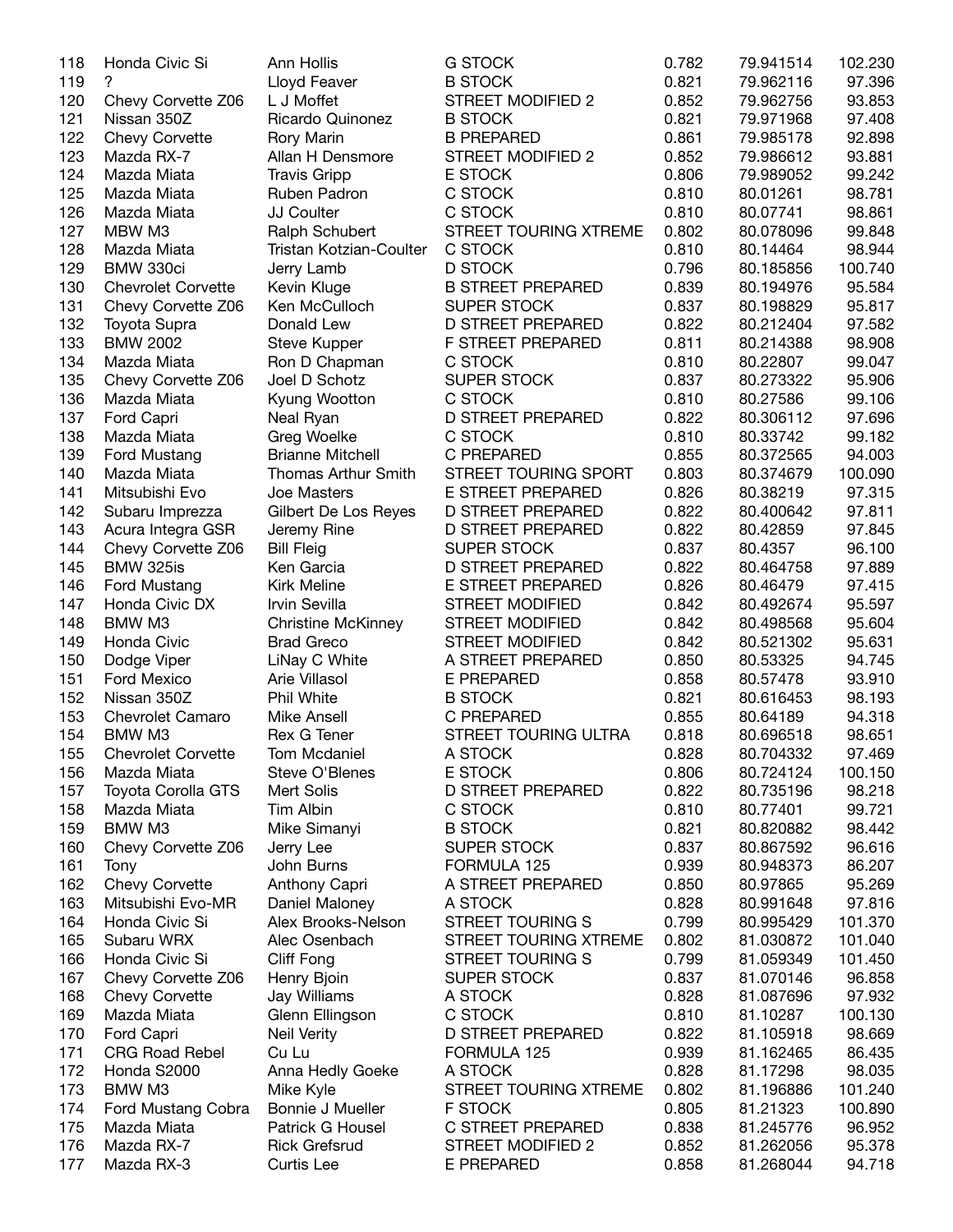| 178 | Mitsubishi Lancer Evo Chris Warner |                        | E STREET PREPARED        | 0.826 | 81.289138 | 98.413  |
|-----|------------------------------------|------------------------|--------------------------|-------|-----------|---------|
| 179 | Honda Prelude SH                   | Vincent Wong           | STREET TOURING XTREME    | 0.802 | 81.325206 | 101.400 |
| 180 | <b>BMW 330i</b>                    | <b>Matthew Rehrer</b>  | <b>D STOCK</b>           | 0.796 | 81.348812 | 102.200 |
| 181 | Mazda RX-7                         | Reza Kertadjaja        | A STREET PREPARED        | 0.850 | 81.3501   | 95.706  |
| 182 | Ford Mustang                       | Eric W Martin          | C PREPARED               | 0.855 | 81.42165  | 95.230  |
| 183 | Mini Cooper S                      | James Ochoa            | <b>G STOCK</b>           | 0.782 | 81.460158 | 104.170 |
| 184 | Racing Cobra                       | Mary Borden            | A PREPARED               | 0.865 | 81.46051  | 94.174  |
| 185 | <b>BMW 325is</b>                   | Erik Lind              | <b>STREET MODIFIED</b>   | 0.842 | 81.475288 | 96.764  |
| 186 | <b>BMW 2002</b>                    | Steven Ryan            | F STREET PREPARED        | 0.811 | 81.476304 | 100.460 |
| 187 | <b>Chevrolet Corvette</b>          | Lori Woodward          | A STOCK                  | 0.828 | 81.525708 | 98.461  |
| 188 | Acura Integra                      | <b>Mark Searles</b>    | <b>STREET TOURING S</b>  | 0.799 | 81.543543 | 102.060 |
| 189 | Mazda Miata                        | Steve Ashcraft         | C STREET PREPARED        | 0.838 | 81.578462 | 97.349  |
| 190 |                                    |                        | A STOCK                  | 0.828 | 81.629208 | 98.586  |
|     | <b>Chevrolet Corvette</b>          | Sean McHugh            |                          |       |           |         |
| 191 | Porsche 911                        | <b>Brad McClure</b>    | A STREET PREPARED        | 0.850 | 81.651    | 96.060  |
| 192 | <b>VW Scirocco</b>                 | Doug Teulie            | F STREET PREPARED        | 0.811 | 81.697707 | 100.740 |
| 193 | Subaru WRX                         | <b>Matthew Hashim</b>  | STREET TOURING XTREME    | 0.802 | 81.817634 | 102.020 |
| 194 | <b>Emmick Venom</b>                | <b>Matthew Ellam</b>   | <b>FORMULA JUNIOR 4</b>  | 0.83  | 81.82472  | 98.584  |
| 195 | Acura Integra                      | <b>Charles Davis</b>   | <b>STREET TOURING S</b>  | 0.799 | 81.851957 | 102.440 |
| 196 | Lotus Super 7                      | Robert K Robinson      | <b>D MODIFIED</b>        | 0.879 | 81.901704 | 93.176  |
| 197 | <b>Ford Mexico</b>                 | Dwayne Komush          | <b>E PREPARED</b>        | 0.858 | 81.908112 | 95.464  |
| 198 | Chevy Corvette Z06                 | Chuck Renn             | <b>SUPER STOCK</b>       | 0.837 | 81.914679 | 97.867  |
| 199 | Volkswagen Scirocco                | lan Overholt           | F STREET PREPARED        | 0.811 | 81.916677 | 101.010 |
| 200 | Mazda Miata                        | Renee Russell          | C STREET PREPARED        | 0.838 | 81.917014 | 97.753  |
| 201 | Mini Cooper S                      | Shalyn Morrow          | <b>G STOCK</b>           | 0.782 | 82.032582 | 104.900 |
| 202 | Subaru WRX STI                     | <b>Richard F Smale</b> | A STOCK                  | 0.828 | 82.039896 | 99.082  |
| 203 | Subaru WRX                         | Josh Clarke            | STREET TOURING XTREME    | 0.802 | 82.061442 | 102.320 |
| 204 | Mazda Miata                        | Mark Scroggs           | STREET TOURING SPORT     | 0.803 | 82.068206 | 102.200 |
| 205 | Toyota Corolla                     | Jun Delostrinos        | <b>E PREPARED</b>        | 0.858 | 82.082286 | 95.667  |
| 206 | Honda Civic si                     | Alan Jung              | <b>G STOCK</b>           | 0.782 | 82.09436  | 104.980 |
| 207 | <b>Toyota Starlet</b>              | Tito D Solis           | <b>D MODIFIED</b>        | 0.879 | 82.099479 | 93.401  |
| 208 | Chevy Corvette Z06                 | Scott Troyer           | <b>STREET MODIFIED 2</b> | 0.852 | 82.103832 | 96.366  |
|     |                                    |                        |                          |       |           |         |
| 209 | Subaru WRX                         | Garrett Bickerdike     | STREET TOURING XTREME    | 0.802 | 82.111166 | 102.380 |
| 210 | Mazda Miata                        | <b>Vince Russell</b>   | <b>C STREET PREPARED</b> | 0.838 | 82.202772 | 98.094  |
| 211 | BMW M3                             | Tom Tanquary           | <b>B STOCK</b>           | 0.821 | 82.307713 | 100.250 |
| 212 | <b>BMW 325is</b>                   | John Scheier           | <b>STREET MODIFIED</b>   | 0.842 | 82.317288 | 97.764  |
| 213 | <b>Toyota Celica GTS</b>           | Mathew Francavilla     | <b>D STOCK</b>           | 0.796 | 82.332668 | 103.430 |
| 214 | Chevy Corvette Z06                 | James Winstead         | <b>SUPER STOCK</b>       | 0.837 | 82.339038 | 98.374  |
| 215 | Mazda Miata                        | Timothy B Werner II    | C STREET PREPARED        | 0.838 | 82.34188  | 98.260  |
| 216 | <b>Chevy Corvette</b>              | Speedy Knudson         | <b>B PREPARED</b>        | 0.861 | 82.44936  | 95.760  |
| 217 | Mazda Protege 5                    | Steven Bradford        | <b>STREET TOURING S</b>  | 0.799 | 82.507137 | 103.260 |
| 218 | <b>Chevrolet Corvette</b>          | David Ireland          | STREET MODIFIED 2        | 0.852 | 82.511088 | 96.844  |
| 219 | Mazda Miata                        | <b>Edward Chu</b>      | C STREET PREPARED        | 0.838 | 82.548866 | 98.507  |
| 220 | <b>CRG</b> Santana                 | Cameron Kahangi        | FORMULA JUNIOR 4         | 0.83  | 82.57504  | 99.488  |
| 221 | Subaru Imprezza                    | Daniel Bedinger        | <b>G STOCK</b>           | 0.782 | 82.725434 | 105.790 |
| 222 | Dodge Dakota                       | Jayson Woodruff        | E STREET PREPARED        | 0.826 | 82.762722 | 100.200 |
| 223 | Porsche Boxster S                  | Ann Donahue            | A STOCK                  | 0.828 | 82.79172  | 99.990  |
| 224 | Honda S2000                        | Kathy Teulie           | A STOCK                  | 0.828 | 82.795032 | 99.994  |
| 225 | Subaru WRX                         | Jeff Barco             | STREET TOURING XTREME    | 0.802 | 82.828956 | 103.280 |
| 226 | Mitsubishi Evo-MR                  | Nancy L Maloney        | A STOCK                  | 0.828 | 82.941588 | 100.170 |
| 227 | Honda Civic                        | Paul Whitehead         | STREET TOURING XTREME    | 0.802 | 82.954068 | 103.430 |
| 228 | Mini Cooper                        | Brenda Ashburn         | H STOCK                  | 0.777 | 83.086164 | 106.930 |
| 229 | <b>Chevy Corvette</b>              | Lucas Kunze            | A STREET PREPARED        | 0.850 | 83.10875  | 97.775  |
|     |                                    |                        |                          |       |           |         |
| 230 | Mazda Miata                        | Gary Szabo             | STREET TOURING SPORT     | 0.803 | 83.1105   | 103.500 |
| 231 | ?                                  | Chris Boling           | A STOCK                  | 0.828 | 83.186676 | 100.470 |
| 232 | Mazda Miata                        | Tami Daniels           | C STREET PREPARED        | 0.838 | 83.206696 | 99.292  |
| 233 | Honda Civic Si                     | Don R Ebaugh           | <b>D STREET PREPARED</b> | 0.822 | 83.220924 | 101.240 |
| 234 | Honda Civic si                     | Mark Duerst            | <b>STREET TOURING S</b>  | 0.799 | 83.222242 | 104.160 |
| 235 | Mazda Miata                        | Sterling E Mclane      | C STOCK                  | 0.810 | 83.24208  | 102.770 |
| 236 | Tony Kart                          | Cal Craner             | FORMULA 125              | 0.939 | 83.254557 | 88.663  |
| 237 | Swift DBI                          | Alexander Chiu         | C MODIFIED               | 0.908 | 83.365296 | 91.812  |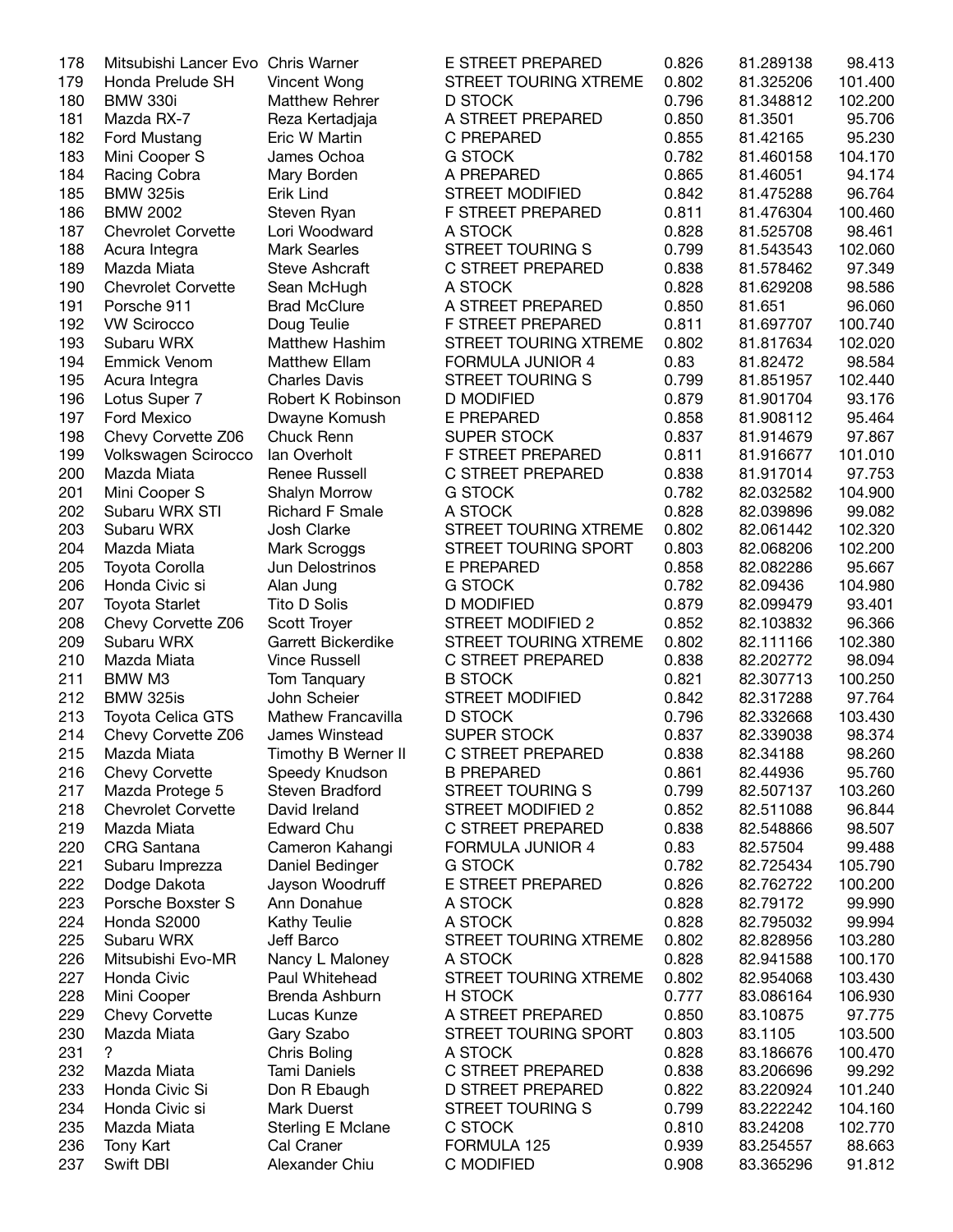| 238 | ?                                  | Dave Deborde            | STREET MODIFIED 2        | 0.852 | 83.39802  | 97.885  |
|-----|------------------------------------|-------------------------|--------------------------|-------|-----------|---------|
| 239 | Honda Civic Si                     | Drew Hanft              | <b>STREET TOURING S</b>  | 0.799 | 83.406811 | 104.390 |
| 240 | <b>BMW 325is</b>                   | Brenda Barnes-White     | <b>D STREET PREPARED</b> | 0.822 | 83.471634 | 101.550 |
| 241 | Dodge SRT-4                        | Steven T Ekstrand       | STREET TOURING ULTRA     | 0.818 | 83.543158 | 102.130 |
| 242 | Toyota Supra                       | <b>Karlton Lew</b>      | <b>D STREET PREPARED</b> | 0.822 | 83.56041  | 101.660 |
| 243 | Mustang Cobra                      | James L Mueller         | <b>F STOCK</b>           | 0.805 | 83.612935 | 103.870 |
| 244 | Mitsubishi EVO RS                  | Duncan Minalga          | A STOCK                  | 0.828 | 83.679336 | 101.060 |
| 245 | Audi A4                            | Noel De Los Reyes       | <b>STREET MODIFIED</b>   | 0.842 | 83.680486 | 99.383  |
| 246 | Chevy Camaro Z28                   | Jason Braunberger       | <b>C PREPARED</b>        | 0.855 | 83.720745 | 97.919  |
| 247 | <b>Chevrolet Corvette</b>          | Doug Hubbard            | A STOCK                  | 0.828 | 83.769588 | 101.170 |
| 248 | <b>Toyota Corolla GTS</b>          | <b>Ruel Sabater</b>     | <b>D STREET PREPARED</b> | 0.822 | 83.822628 | 101.970 |
|     |                                    |                         |                          |       |           |         |
| 249 | Subaru WRX                         | <b>Ed Runnion</b>       | STREET TOURING XTREME    | 0.802 | 83.829852 | 104.530 |
| 250 | Nissan SER SpecV                   | Gary McClure            | <b>D STOCK</b>           | 0.796 | 83.86656  | 105.360 |
| 251 | Subaru WRX STI                     | Richard D Willy         | A STOCK                  | 0.828 | 83.950092 | 101.390 |
| 252 | <b>BMW 330i</b>                    | John Seratt             | <b>D STOCK</b>           | 0.796 | 83.959692 | 105.480 |
| 253 | Mazda RX8                          | Debbie Kerswill         | <b>B STOCK</b>           | 0.821 | 83.961207 | 102.270 |
| 254 | Ford SHO                           | Paul Tibbals            | STREET TOURING XTREME    | 0.802 | 84.01351  | 104.760 |
| 255 | Acura RSX-S                        | Matt Drance             | <b>G STOCK</b>           | 0.782 | 84.032156 | 107.460 |
| 256 | Mini Cooper S                      | <b>Tim Dolan</b>        | <b>G STOCK</b>           | 0.782 | 84.047014 | 107.480 |
| 257 | Chevy Corvette Z06                 | David Gardner           | <b>SUPER STOCK</b>       | 0.837 | 84.091716 | 100.470 |
| 258 | BMW M3                             | Larry Chan              | STREET TOURING ULTRA     | 0.818 | 84.141934 | 102.860 |
| 259 | Haase                              | Kelly Burns             | FORMULA 125              | 0.939 | 84.220788 | 89.692  |
| 260 | <b>Chevy Corvette</b>              | Jeannine Breese         | <b>SUPER STOCK</b>       | 0.837 | 84.234843 | 100.640 |
| 261 | $\overline{?}$                     | Kim Littke              | <b>STREET TOURING S</b>  | 0.799 | 84.242565 | 105.440 |
| 262 | FFR Cobra                          | James Creasy            | <b>E MODIFIED</b>        | 0.886 | 84.27189  | 95.115  |
| 263 | Mazda RX-7                         | Ken Schubert            | STREET MODIFIED 2        | 0.852 | 84.28836  | 98.930  |
| 264 | <b>VW R32</b>                      | Bryan Nemy              | <b>D STOCK</b>           | 0.796 | 84.438088 | 106.080 |
| 265 | Mazda RX-7                         | Russell Backmann        | <b>F PREPARED</b>        | 0.862 | 84.469104 | 97.992  |
| 266 | Swift DBI                          | Robert Lu               | <b>C MODIFIED</b>        | 0.908 | 84.478504 | 93.038  |
| 267 | Chevrolet Camaro                   | Robert Jacobson         | <b>C PREPARED</b>        | 0.855 | 84.55779  | 98.898  |
| 268 | Hargay Tgunami                     | Dustin Burns            | FORMULA 125              | 0.939 | 84.623619 | 90.121  |
| 269 | <b>BMW 325</b>                     | Mark McCrory            | STREET TOURING XTREME    | 0.802 | 84.770598 | 105.700 |
| 270 |                                    |                         |                          | 0.810 |           |         |
|     | Mazda Miata                        | Lee Sutton              | C STOCK                  |       | 84.87018  | 104.780 |
| 271 | Mazda Miata MX-5                   | Anthony R Lewis         | C STREET PREPARED        | 0.838 | 84.880182 | 101.290 |
| 272 | BMW M3                             | Dustin Taylor           | STREET TOURING XTREME    | 0.802 | 84.936612 | 105.910 |
| 273 | Honda CRX-Si                       | Alan Brian Chin         | STREET MODIFIED 2        | 0.852 | 84.963144 | 99.722  |
| 274 | <b>Toyota MRS</b>                  | John Fabela             | C STREET PREPARED        | 0.838 | 84.9732   | 101.400 |
| 275 | Honda Civic Si                     | Alan Gruner             | STREET TOURING S         | 0.799 | 85.185385 | 106.620 |
| 276 | <b>Chevy Corvette</b>              | Janis Knudson           | <b>B PREPARED</b>        | 0.861 | 85.224363 | 98.983  |
| 277 | Autodynamics Solo V                | <b>Mike Billings</b>    | <b>F MODIFIED</b>        | 0.884 | 85.251192 | 96.438  |
| 278 | <b>Chevrolet Corvette</b>          | James Neighbor          | <b>B PREPARED</b>        | 0.861 | 85.338015 | 99.115  |
| 279 | Honda Civic SI                     | <b>Eric West</b>        | <b>E PREPARED</b>        | 0.858 | 85.40532  | 99.540  |
| 280 | Subaru WRX                         | Mark Mervich            | STREET TOURING XTREME    | 0.802 | 85.432248 | 106.520 |
| 281 | ?                                  | James Spohr             | STREET TOURING ULTRA     | 0.818 | 85.49736  | 104.520 |
| 282 | Mazda RX-7                         | <b>Gretchen Everett</b> | E MODIFIED               | 0.886 | 85.625698 | 96.643  |
| 283 | Honda S2000                        | Rob Redanz              | A STOCK                  | 0.828 | 85.67316  | 103.470 |
| 284 | Mitsubishi Lancer Evo Viet-Tam Luu |                         | E STREET PREPARED        | 0.826 | 85.80488  | 103.880 |
| 285 | Volvo 740                          | Justin Silva            | F STREET PREPARED        | 0.811 | 86.266881 | 106.370 |
| 286 | Audi A4                            | Jamie Mendoza           | <b>STREET MODIFIED</b>   | 0.842 | 86.387516 | 102.600 |
| 287 | Audi TT180                         | Ali Cehreli             | <b>D STOCK</b>           | 0.796 | 86.448784 | 108.600 |
| 288 | Dodge SRT-4                        | <b>Stacey A Miller</b>  | STREET TOURING ULTRA     | 0.818 | 86.451148 | 105.690 |
| 289 | Honda Civic                        | Auburn Schmidt          | H STOCK                  | 0.777 | 86.481654 | 111.300 |
| 290 | Chevrolet Camaro                   | David Scott             | C PREPARED               | 0.855 | 86.52087  | 101.190 |
| 291 | Ford Focus                         | Robert Luebs            | F STREET PREPARED        | 0.811 | 86.59047  | 106.770 |
|     |                                    |                         |                          |       |           |         |
| 292 | Datsun 1200<br>?                   | <b>Robert Marcy</b>     | D PREPARED               | 0.844 | 86.608748 | 102.620 |
| 293 |                                    | <b>Alex Schultz</b>     | STREET TOURING ULTRA     | 0.818 | 86.61802  | 105.890 |
| 294 | Subaru WRX STI                     | Alan Fassonaki          | STREET TOURING ULTRA     | 0.818 | 86.621292 | 105.890 |
| 295 | Ford Mustang GT                    | <b>Barry Grafe</b>      | F STOCK                  | 0.805 | 86.69367  | 107.690 |
| 296 | Mitsubishi Lancer Evo Gavin Salmon |                         | E STREET PREPARED        | 0.826 | 86.72174  | 104.990 |
| 297 | Corvette C-5                       | S Hammond Edwards       | STREET MODIFIED 2        | 0.852 | 86.739564 | 101.810 |